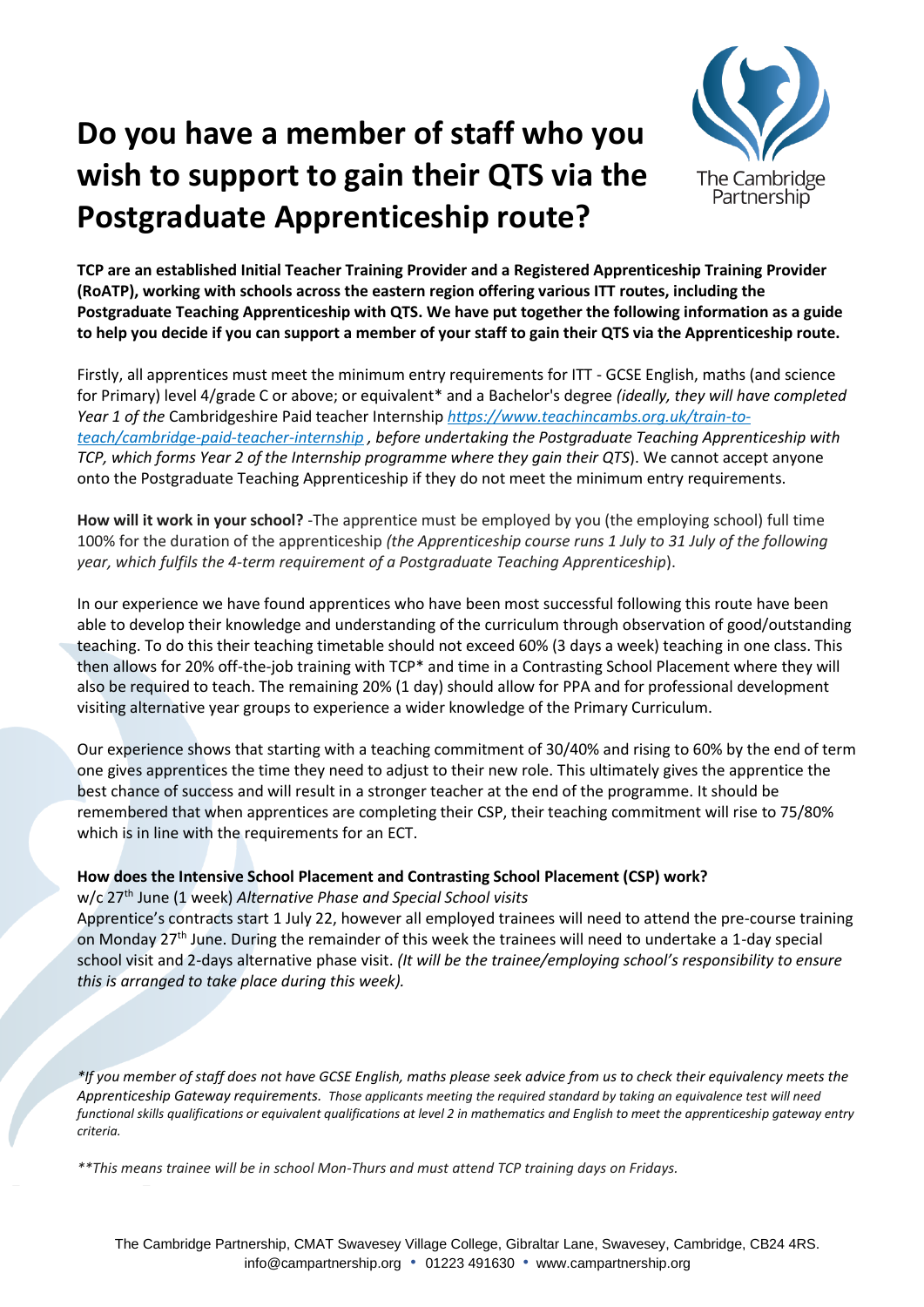## w/c 4th July (1 week) – *Intensive school placement*

After a training session with TCP on Monday 4<sup>th</sup> July, all apprentices will attend a week's intensive group placement at one of four host schools. This will provide all employed routes trainees the opportunity to build on their teaching experience prior to the taking on full class responsibility as an employed trainee in the following academic year.

The Contrasting School Placement (CSP) takes place in a different school and teaching is in a different Key Stage and must ensure their teaching timetable covers the full age range in which QTS will be awarded *(i.e. if the trainees main school placement timetable is predominantly KS3, then it is essential the CSP teaching timetable is KS4).* This placement is over 15 Fridays starting at the end of January through until June. This means that the apprentice is with the employing school Monday-Thursday throughout the programme.

**How much does the Apprenticeship cost?** The tuition fees are £8800, (which includes End Point Assessment) which is paid using your Apprenticeship Levy. The trainee will need to be employed on UQT1\*\*\* for the duration of the course as detailed above. It's worth noting that this differs to the Schools Direct Salaried route, where although the cost of the course lower at £7250 (there is no End Point Assessment), but the school is invoiced for the tuition fees directly, meaning you cannot use your Levy funds to pay the tuition fees.

**We are interested in this route, what do we do next?** Initially please register your interest with the Schools Recruitment Team at the Local Authority [schools.recruitment@cambridgeshire.gov.uk.](mailto:schools.recruitment@cambridgeshire.gov.uk) The Team will discuss your individual trainee and whether they need to begin Year 1 of the Internship or move directly onto Year 2 with us. We then arrange for the necessary application codes for your location to be raised and the trainee will go through our normal recruitment process by applying via DfE Apply to the Postgraduate Teaching Apprenticeship with QTS.

Once the potential apprentice has applied, they will be interviewed by 2 members of our management team to assess that they meet the necessary entry standards for the course. Trainees are notified via DfE Apply of the decision, which is followed up by all the necessary paperwork. Any conditions of offer which will include the apprentice providing the original certificates for the minimum entry requirement, must be fulfilled before the apprentice can be registered as starting the QTS course. In addition to this they will need to complete the literacy and numeracy diagnostic tasks *(which replaced the government skills tests that were removed in April 2019).* 

**If you have any questions please do not hesitate to contact the TCP for more information, or to speak to one of our team.**

*Contacts:* 

Local Authority Schools recruitment team [schools.recruitment@cambridgeshire.gov.uk](mailto:schools.recruitment@cambridgeshire.gov.uk) TCP General enquiries[: info@campartnership.org](mailto:info@campartnership.org) Claire Mott – Senior Administrator [cmott@campartnership.org](mailto:cmott@campartnership.org)

*\*\*\* Academy school have discretion on this please visit [https://www.gov.uk/guidance/recruit-a-postgraduate-](https://www.gov.uk/guidance/recruit-a-postgraduate-teacher-apprentice-guidance-for-employers#salaries)*